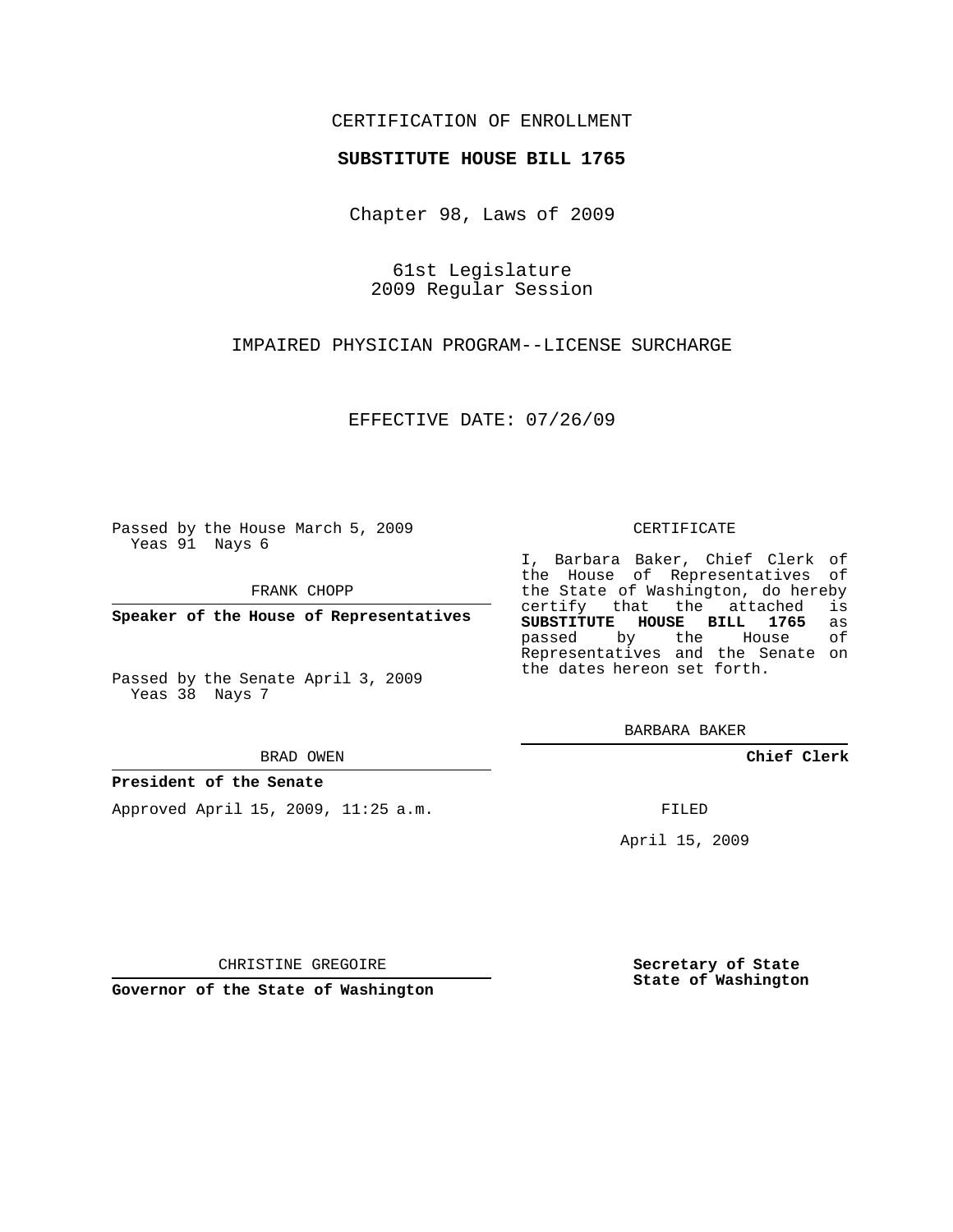# **SUBSTITUTE HOUSE BILL 1765** \_\_\_\_\_\_\_\_\_\_\_\_\_\_\_\_\_\_\_\_\_\_\_\_\_\_\_\_\_\_\_\_\_\_\_\_\_\_\_\_\_\_\_\_\_

\_\_\_\_\_\_\_\_\_\_\_\_\_\_\_\_\_\_\_\_\_\_\_\_\_\_\_\_\_\_\_\_\_\_\_\_\_\_\_\_\_\_\_\_\_

Passed Legislature - 2009 Regular Session

**State of Washington 61st Legislature 2009 Regular Session**

**By** House Health Care & Wellness (originally sponsored by Representatives Moeller, Campbell, and Morrell)

READ FIRST TIME 02/20/09.

1 AN ACT Relating to the license surcharge for the impaired physician program; and amending RCW 18.71.310 and 18.71A.020.

BE IT ENACTED BY THE LEGISLATURE OF THE STATE OF WASHINGTON:

 **Sec. 1.** RCW 18.71.310 and 2001 c 109 s 1 are each amended to read as follows:

 (1) The commission shall enter into a contract with the entity to implement an impaired physician program. The commission may enter into a contract with the entity for up to six years in length. The impaired physician program may include any or all of the following:

 (a) Entering into relationships supportive of the impaired physician program with professionals who provide either evaluation or treatment services, or both;

 (b) Receiving and assessing reports of suspected impairment from any source;

 (c) Intervening in cases of verified impairment, or in cases where there is reasonable cause to suspect impairment;

 (d) Upon reasonable cause, referring suspected or verified impaired physicians for evaluation or treatment;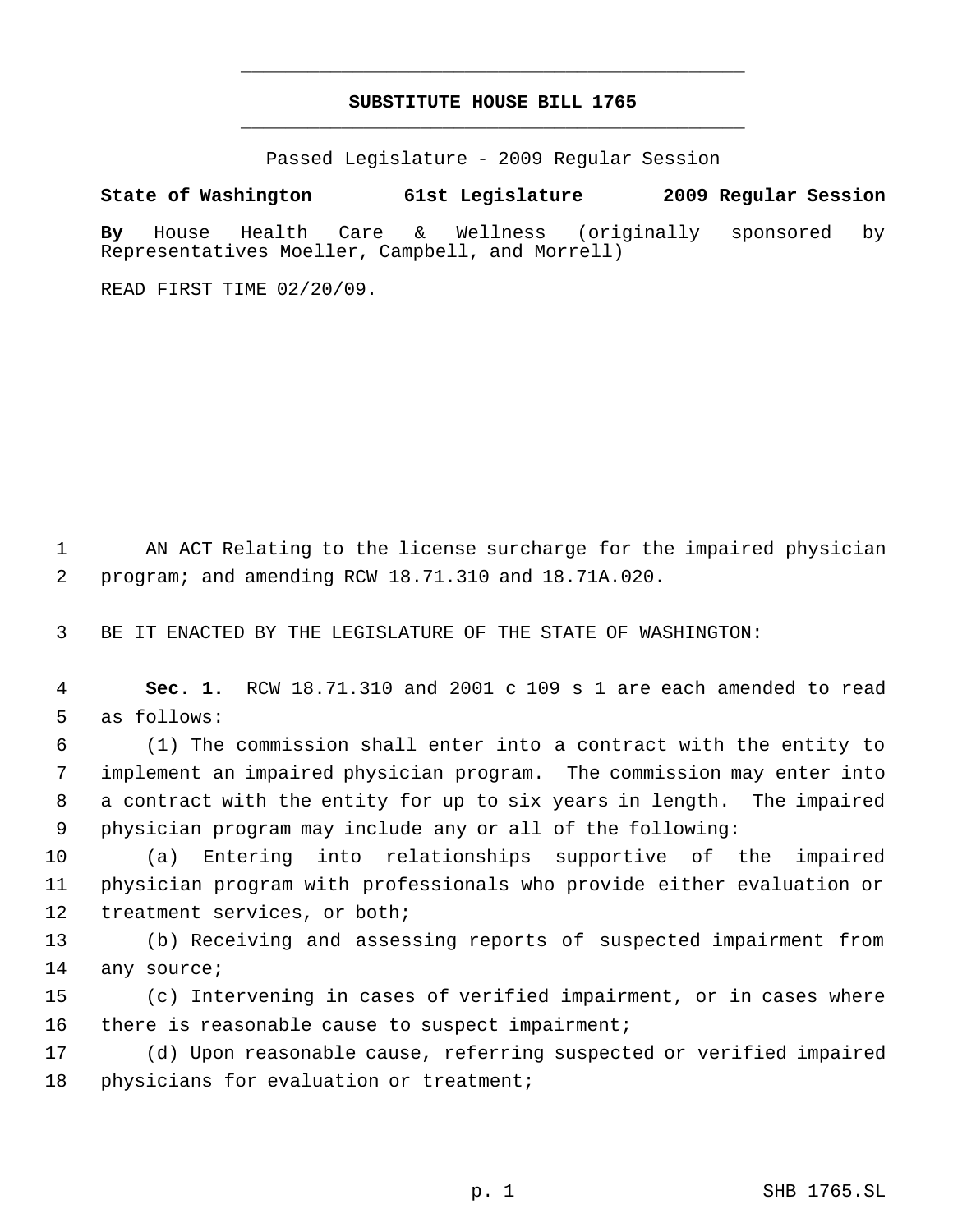(e) Monitoring the treatment and rehabilitation of impaired physicians including those ordered by the commission;

 (f) Providing monitoring and continuing treatment and rehabilitative support of physicians;

 (g) Performing such other activities as agreed upon by the commission and the entity; and

(h) Providing prevention and education services.

 (2) A contract entered into under subsection (1) of this section 9 shall be financed by a surcharge of ((not less than twenty-five and not 10 more than thirty-five)) fifty dollars per year on each license renewal or issuance of a new license to be collected by the department of health from every physician and surgeon licensed under this chapter in addition to other license fees. These moneys shall be placed in the impaired physician account to be used solely for the implementation of the impaired physician program.

 (3) All funds in the impaired physician account shall be paid to 17 the contract entity within sixty days of deposit.

 **Sec. 2.** RCW 18.71A.020 and 1999 c 127 s 1 are each amended to read as follows:

 (1) The commission shall adopt rules fixing the qualifications and the educational and training requirements for licensure as a physician assistant or for those enrolled in any physician assistant training program. The requirements shall include completion of an accredited physician assistant training program approved by the commission and within one year successfully take and pass an examination approved by the commission, if the examination tests subjects substantially equivalent to the curriculum of an accredited physician assistant training program. An interim permit may be granted by the department of health for one year provided the applicant meets all other requirements. Physician assistants licensed by the board of medical examiners, or the medical quality assurance commission as of July 1, 1999, shall continue to be licensed.

 (2)(a) The commission shall adopt rules governing the extent to which:

 (i) Physician assistant students may practice medicine during training; and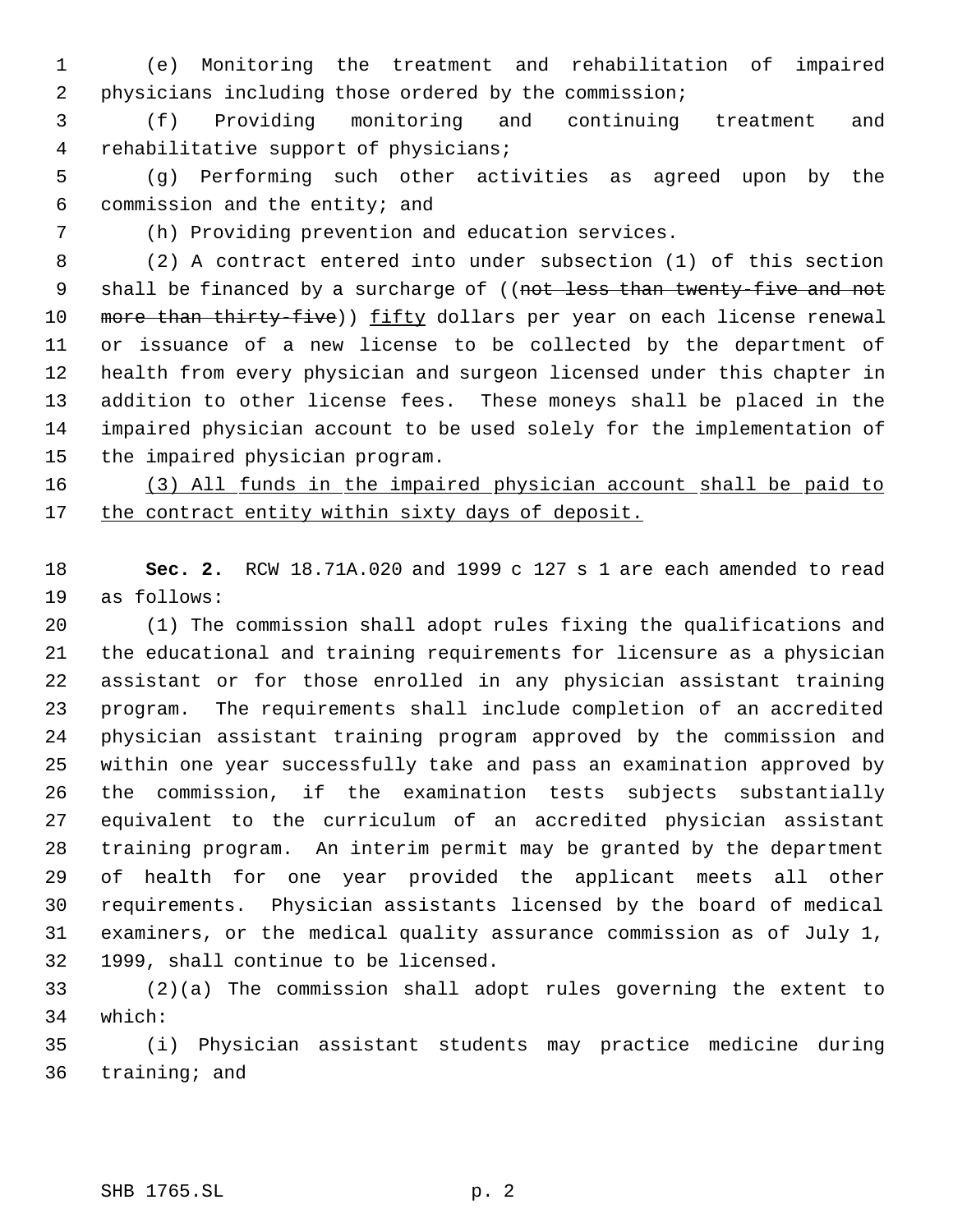(ii) Physician assistants may practice after successful completion of a physician assistant training course.

(b) Such rules shall provide:

 (i) That the practice of a physician assistant shall be limited to the performance of those services for which he or she is trained; and

 (ii) That each physician assistant shall practice medicine only under the supervision and control of a physician licensed in this state, but such supervision and control shall not be construed to necessarily require the personal presence of the supervising physician or physicians at the place where services are rendered.

 (3) Applicants for licensure shall file an application with the commission on a form prepared by the secretary with the approval of the commission, detailing the education, training, and experience of the physician assistant and such other information as the commission may require. The application shall be accompanied by a fee determined by the secretary as provided in RCW 43.70.250 and 43.70.280. A surcharge 17 of ((twenty-five)) fifty dollars per year shall be charged on each license renewal or issuance of a new license to be collected by the department and deposited into the impaired physician account for physician assistant participation in the impaired physician program. Each applicant shall furnish proof satisfactory to the commission of the following:

 (a) That the applicant has completed an accredited physician assistant program approved by the commission and is eligible to take the examination approved by the commission;

(b) That the applicant is of good moral character; and

 (c) That the applicant is physically and mentally capable of practicing medicine as a physician assistant with reasonable skill and safety. The commission may require an applicant to submit to such examination or examinations as it deems necessary to determine an applicant's physical or mental capability, or both, to safely practice as a physician assistant.

 (4) The commission may approve, deny, or take other disciplinary action upon the application for license as provided in the Uniform Disciplinary Act, chapter 18.130 RCW. The license shall be renewed as determined under RCW 43.70.250 and 43.70.280. The commission may authorize the use of alternative supervisors who are licensed either under chapter 18.57 or 18.71 RCW.